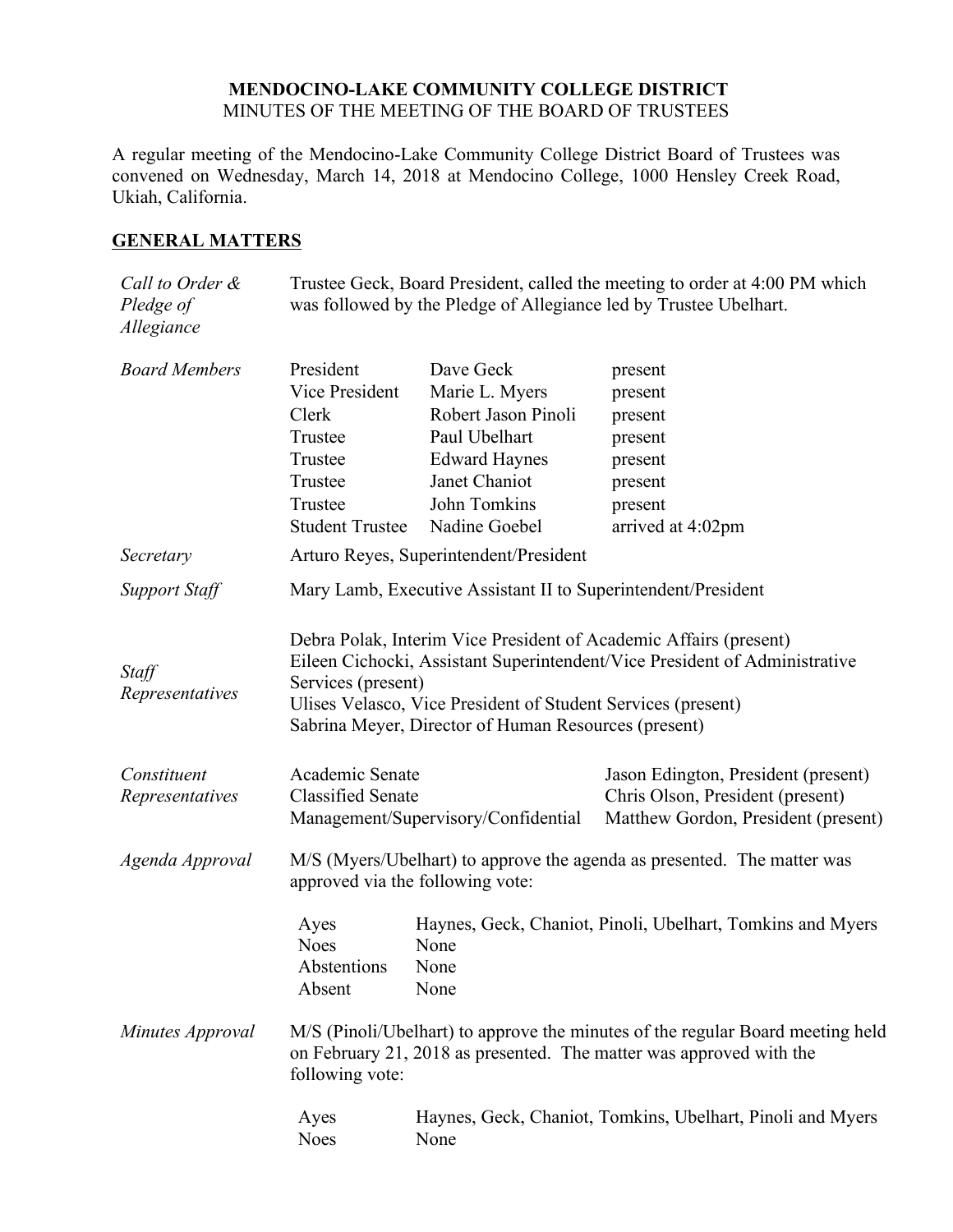|                                                                    | Abstentions<br>Absent                                                                                                                                                                                                                                                                                                                                                                                                                                                                                                                                                                                                         | None<br>None                                                                                                                                               |  |
|--------------------------------------------------------------------|-------------------------------------------------------------------------------------------------------------------------------------------------------------------------------------------------------------------------------------------------------------------------------------------------------------------------------------------------------------------------------------------------------------------------------------------------------------------------------------------------------------------------------------------------------------------------------------------------------------------------------|------------------------------------------------------------------------------------------------------------------------------------------------------------|--|
|                                                                    | vote:                                                                                                                                                                                                                                                                                                                                                                                                                                                                                                                                                                                                                         | M/S (Pinoli/Myers) to approve the minutes of the Board study session held on<br>February 28, 2018 as presented. The matter was approved with the following |  |
|                                                                    | Ayes<br><b>Noes</b><br>Abstentions<br>Absent                                                                                                                                                                                                                                                                                                                                                                                                                                                                                                                                                                                  | Haynes, Geck, Chaniot, Tomkins, Ubelhart, Pinoli and Myers<br>None<br>None<br>None                                                                         |  |
| <b>Student Housing</b><br><b>Feasibility Study</b><br>Presentation | A presentation was made by Juan Barroso and Chris Brown from Derivi<br>Castellanos Architects and Bill Lee from Land Econ Group detailing the results<br>of the student housing study conducted by them on behalf of the college.                                                                                                                                                                                                                                                                                                                                                                                             |                                                                                                                                                            |  |
|                                                                    | The survey was sent to approximately 6,900 students. 12.4% of the survey<br>respondents stated they currently had no housing with 47.7% stating they are<br>interested in housing on campus. The other colleges reviewed for comparison<br>reflect approximately 3% of their student headcount are using campus housing.<br>The availability of student housing could help in attracting international<br>students which in turn would reflect in positive enrollment growth.                                                                                                                                                 |                                                                                                                                                            |  |
|                                                                    | Based on the information provided by the student survey and the current<br>housing market in the community, the consultant would recommend a two-<br>phase development program. The presentation highlighted two options – the<br>larger option creating approximately 225 beds and the small option reflecting<br>approximately 150 beds. With regard to construction costs, the larger option<br>pencils out better in the long run than the smaller option. In reviewing the<br>overall operating expenses, it is estimated the annual net income to be \$247,236<br>on large option and \$120,008 for the smaller option. |                                                                                                                                                            |  |
|                                                                    | At the end of the presentation, board members asked about the next steps in the<br>process which would include determining a location on the Ukiah campus<br>where housing could be placed. There was some discussion regarding a<br>possible public forum and a joint workshop with the Foundation regarding<br>housing suggested. Discussion will continue at the next meeting regarding the<br>next steps and proposed plan.                                                                                                                                                                                               |                                                                                                                                                            |  |
| Recess                                                             |                                                                                                                                                                                                                                                                                                                                                                                                                                                                                                                                                                                                                               | Board President Geck called a recess at 5:14 PM.                                                                                                           |  |
| Return to Open<br>$Session-Time$<br>Certain $-5:30 PM$             | <b>OPEN SESSION</b>                                                                                                                                                                                                                                                                                                                                                                                                                                                                                                                                                                                                           | The Board returned to open session at 5:37 PM.                                                                                                             |  |
| <b>Public Comments</b>                                             |                                                                                                                                                                                                                                                                                                                                                                                                                                                                                                                                                                                                                               | There were no comments from the public.                                                                                                                    |  |
|                                                                    |                                                                                                                                                                                                                                                                                                                                                                                                                                                                                                                                                                                                                               | PRESIDENT AND ADMINISTRATION REPORT<br>A written report was presented by Superintendent/President Reyes.                                                   |  |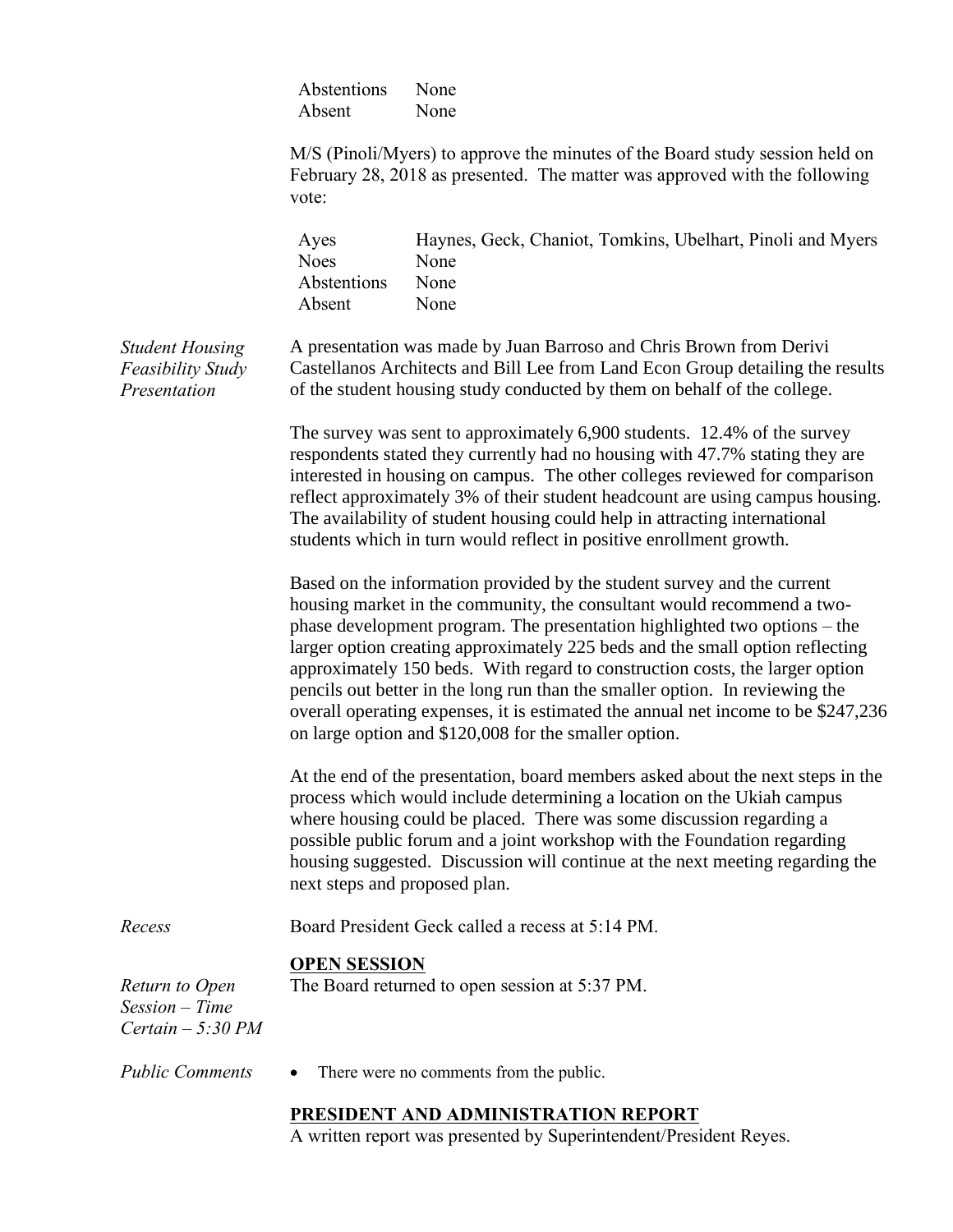In addition to the information provided in his report, Superintendent/President Reyes also recognized Ginny Buccelli and Lisa Rosenstreich who will be recommended for tenure later in the meeting.

Brutus, portrayed by Christopher Robin Griffith and Mark Antony played by Jas Byerley presented a brief preview from the upcoming college theatrical presentation of Julius Caesar.

# **CONSENT AGENDA**

M/S (Pinoli/Myers) Board of Trustees does hereby approve the Consent Agenda as presented. The consent agenda was approved with the following vote:

| Ayes             | Haynes, Chaniot, Geck, Pinoli, Tomkins, Ubelhart, and Myers |
|------------------|-------------------------------------------------------------|
| Noes             | None                                                        |
| Abstentions None |                                                             |
| Absent           | None                                                        |

Items with an asterisk \* were approved by one motion as the Consent Agenda.

# **Personnel**

| $Employment -$<br>Short-Term<br><b>Employees</b>                                         | *RESOLVED, That the Mendocino-Lake Community College District Board of<br>Trustees does hereby ratify the employment of the short-term employees as<br>submitted and presented at the meeting.                                   |
|------------------------------------------------------------------------------------------|----------------------------------------------------------------------------------------------------------------------------------------------------------------------------------------------------------------------------------|
| Educational<br>Administrator<br>Contracts                                                | *RESOLVED, That the Mendocino-Lake Community College District Board of<br>Trustees does hereby approve the educational administrator contracts as<br>submitted and presented at the meeting.                                     |
| Classified<br>Administrator<br>Contracts                                                 | *RESOLVED, That the Mendocino-Lake Community College District Board of<br>Trustees does hereby approve the classified administrator contracts as<br>submitted and presented at the meeting.                                      |
| $Employment -$<br>Temporary, Full-<br>Time,<br>Categorically-<br><b>Funded Positions</b> | *RESOLVED, That the Mendocino-Lake Community College District Board of<br>Trustees does hereby approve the one-year categorically-funded faculty<br>contracts as presented.                                                      |
| <b>Faculty Contracts</b>                                                                 | *RESOLVED, That the Mendocino-Lake Community College District Board of<br>Trustees does hereby approve the faculty tenure-track contracts as presented.                                                                          |
| Professional<br>Development Leave                                                        | *RESOLVED, That the Mendocino-Lake Community College District Board of<br>Trustees does hereby ratify the 2018-2019 professional development leaves for<br>Doug Boswell (one semester) and Jaime Cechin (one year) as presented. |
| Fiscal Report as of<br>January 31, 2018                                                  | <b>Other Items</b><br>*RESOLVED, That the Mendocino-Lake Community College District Board of<br>Trustees does hereby accept the fiscal report as submitted.                                                                      |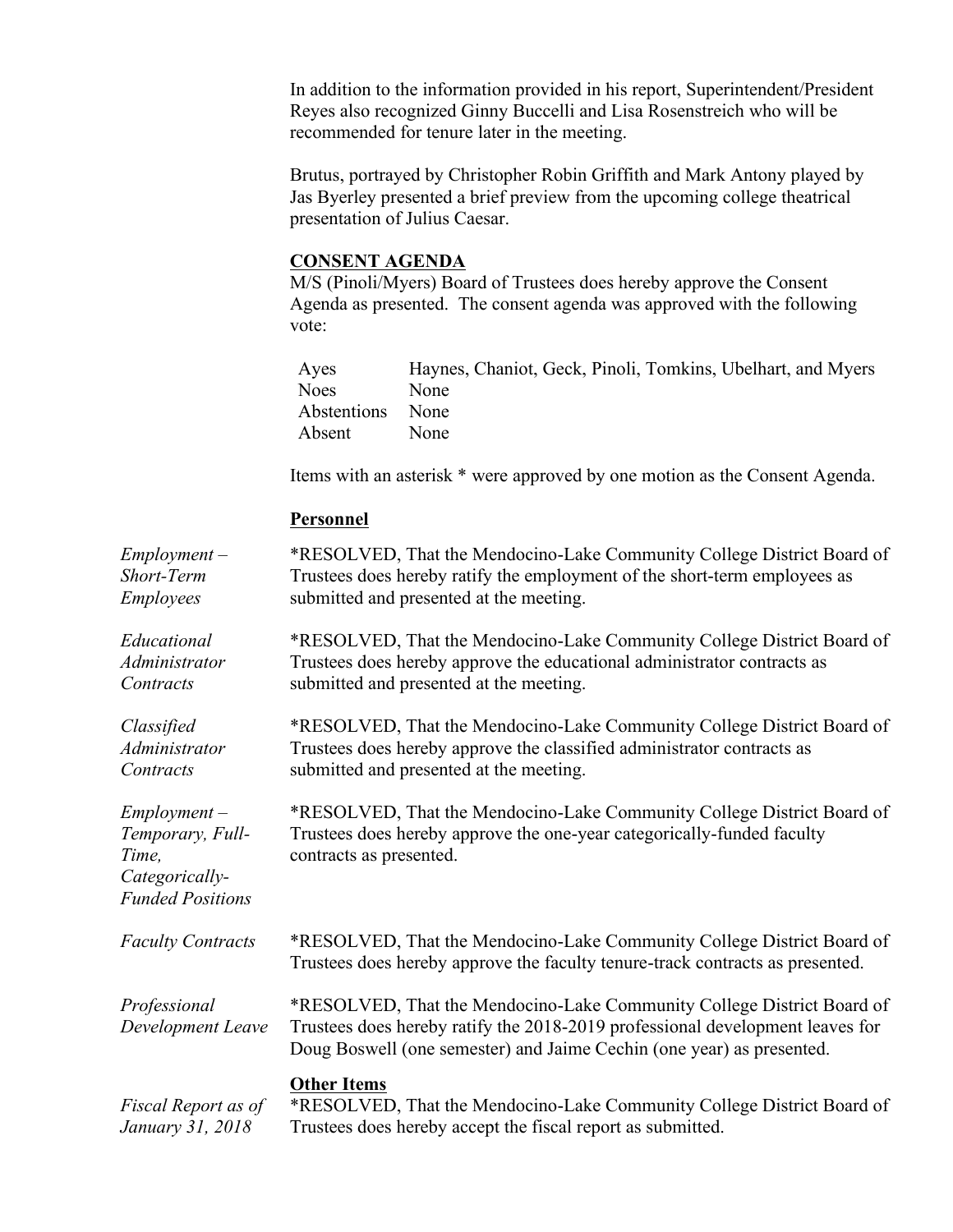| Donations                                                                                                        | *RESOLVED, That the Mendocino-Lake Community College District Board of<br>Trustees does hereby accept the donation from Heidi Dunham as presented.                                                                                                                                                                           |                                                                                     |  |
|------------------------------------------------------------------------------------------------------------------|------------------------------------------------------------------------------------------------------------------------------------------------------------------------------------------------------------------------------------------------------------------------------------------------------------------------------|-------------------------------------------------------------------------------------|--|
| <b>Associated Students</b><br>of Mendocino<br>College (ASMC)<br>Constitution<br>Revision                         | *RESOLVED, That the Mendocino-Lake Community College District Board of<br>Trustees does hereby ratify the changes to the Associated Students of<br>Mendocino College (ASMC) constitution as submitted.                                                                                                                       |                                                                                     |  |
| <b>Board Policy</b><br>Additions and<br>Revisions                                                                | <b>ACTION ITEMS</b><br>After reviewing the information provided and ensuing discussion, the following<br>action was taken:                                                                                                                                                                                                   |                                                                                     |  |
|                                                                                                                  | M/S (Pinoli/Tomkins) that the Board of Trustees of the Mendocino-Lake<br>Community College District does hereby adopt the revisions to Board Policy<br>4010 and Board Policy 4020 as presented. The motion was approved with the<br>following vote:                                                                          |                                                                                     |  |
|                                                                                                                  | Ayes<br><b>Noes</b><br>Abstentions<br>Absent                                                                                                                                                                                                                                                                                 | Haynes, Tomkins, Chaniot, Geck, Pinoli, Ubelhart, and Myers<br>None<br>None<br>None |  |
| <b>Board of Trustees</b><br>$Self$ Evaluation $-$                                                                | After reviewing the information provided, the following action was taken:                                                                                                                                                                                                                                                    |                                                                                     |  |
| <b>Board Policy and</b><br>Administrative<br>Procedure                                                           | M/S (Pinoli/Myers) that the Board of Trustees of the Mendocino-Lake<br>Community College District does hereby adopt the revisions to Board Policy<br>2745 and Administrative Procedure 2745.1 as amended.                                                                                                                    |                                                                                     |  |
|                                                                                                                  | Ayes<br><b>Noes</b><br>Abstentions<br>Absent                                                                                                                                                                                                                                                                                 | Haynes, Tomkins, Chaniot, Geck, Pinoli, Ubelhart, and Myers<br>None<br>None<br>None |  |
| 2018 California<br><b>Community College</b><br>Trustees (CCCT)<br><b>Ballot for Board of</b><br><b>Directors</b> | After reviewing the information provided and the individual weighted rankings<br>tallied, the following action was taken:                                                                                                                                                                                                    |                                                                                     |  |
|                                                                                                                  | M/S (Myers/Ubelhart) that the Board of Trustees of the Mendocino-Lake<br>Community College District do hereby cast their vote for the following<br>candidates for the 2018 CCCT Board of Directors: Ann Ransford, Eric Payne,<br>Greg Pensa, Brent Hastey and Don Edgar. The motion was approved with the<br>following vote: |                                                                                     |  |
|                                                                                                                  | Ayes<br><b>Noes</b><br>Abstentions<br>Absent                                                                                                                                                                                                                                                                                 | Haynes, Tomkins, Chaniot, Geck, Pinoli, Ubelhart, and Myers<br>None<br>None<br>None |  |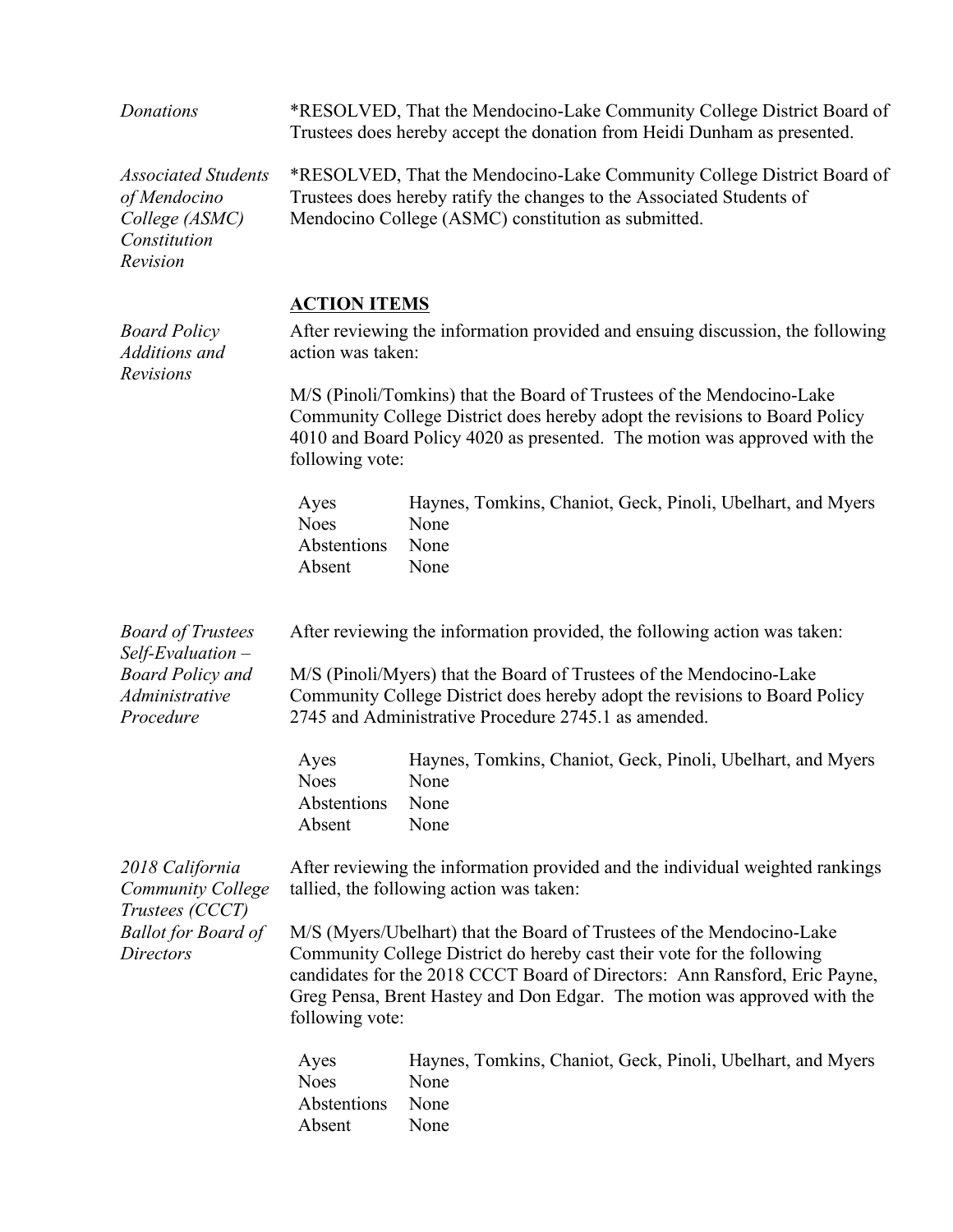## **INFORMATIONAL REPORTS**

*Mendocino College Foundation, Inc.* A written report was submitted by Katie Fairbairn, Executive Director of the Mendocino College Foundation, Inc. as information. In addition, Ms. Fairbairn reminded the board members of the upcoming Chamber of Commerce mixer being held Thursday, March  $15<sup>th</sup>$  in the CVPA lobby and co-hosted by Handley Cellars and the Mendocino College Foundation. *Friends of the*  A written report was submitted by Steve Cardimona of the Mendocino College

Coastal Field Station and Natural Sciences affiliate as information.

*Mendocino College Coastal Field Station and Natural Sciences affiliate*

*Reports*

#### *Constituents Group Academic Senate*

An oral report was given by Academic Senate President Jason Edington which expressed faculty concerns regarding the confidentiality of the college climate survey.

#### *Classified Senate*

A written report was submitted by Classified Senate President Chris Olson as information. In addition, he added their chili and cornbread event was very successful.

#### *Management/Supervisory/Confidential*

Management/Supervisory/Confidential President Matthew Gordon stated he had nothing to share at this time.

#### *Associated Students of Mendocino College*

An oral report was made by ASMC President Joseph Moroney Jr. which highlighted some of the activities they have been working on.

### **TRUSTEE COMMUNICATION**

| Trustee Reports        | A written report was submitted by Trustee Haynes.                                                                                                                                                                                                                                   |  |  |
|------------------------|-------------------------------------------------------------------------------------------------------------------------------------------------------------------------------------------------------------------------------------------------------------------------------------|--|--|
|                        | Trustee Geck thanked Director of Institutional Effectiveness, Research and<br>Grants Flores for her assistance with student enrollment/FTES report and her<br>help in interpreting the data reflected. He added he will be sharing the<br>information with the other board members. |  |  |
|                        | Other Trustees commented orally on their recent college-related activities.                                                                                                                                                                                                         |  |  |
| Future Agenda<br>Items | The following suggestions were presented at the February 2018 meeting as<br>possible future agenda items and were approved at this meeting:<br>• An informational report on campus safety<br>• A big picture item on the Mental Health Community Resilience Model                   |  |  |

New considerations approved by members of the board include: